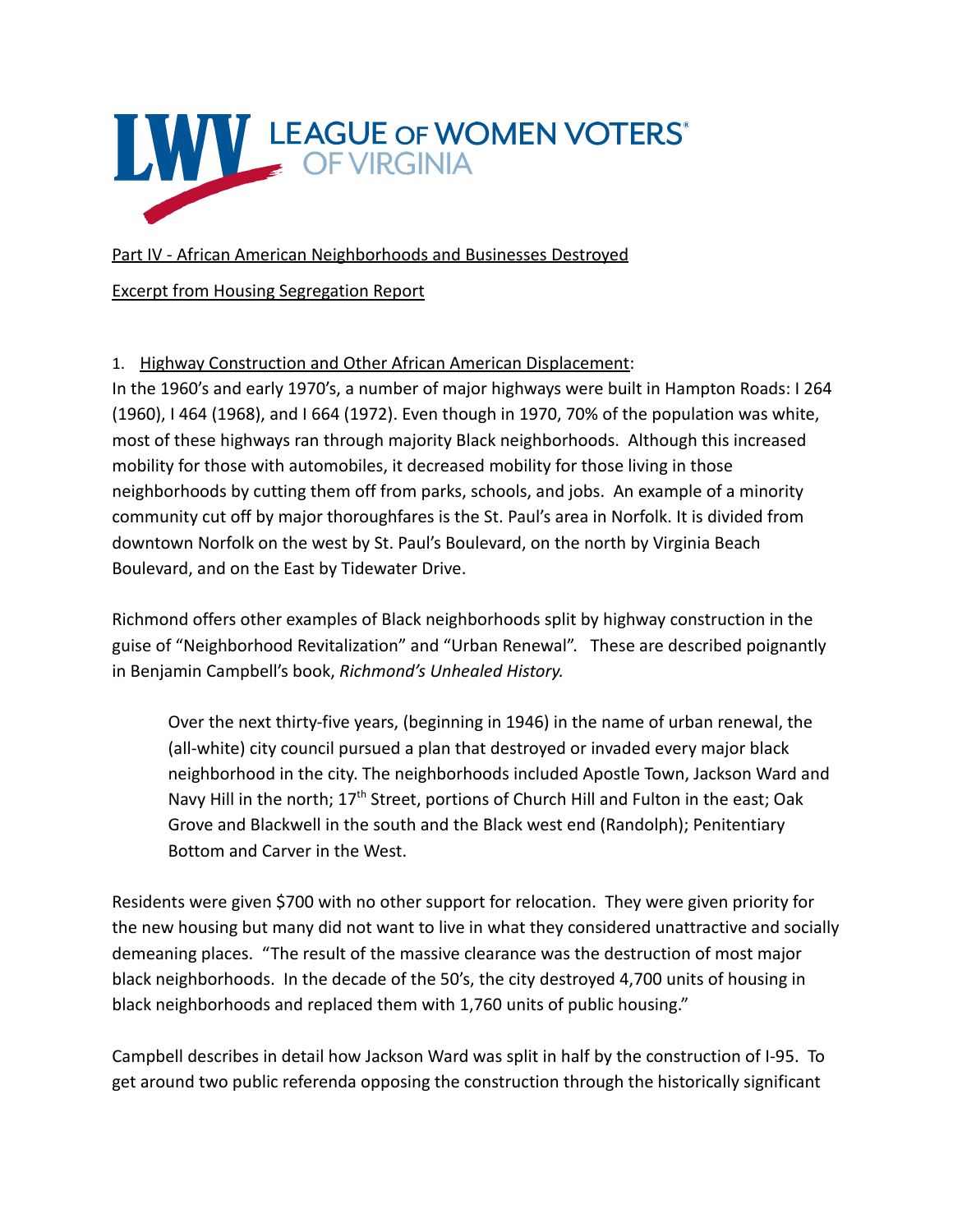black neighborhood, in 1954, the all-white General Assembly created the Richmond-Petersburg Turnpike Authority and gave it eminent domain. Four months later, the Authority announced the highway would be built through Jackson Ward.

As many as 1,000 homes of African Americans lay in the path of the proposed expressway. Residents of Jackson Ward, who were not represented in the City Council or on the Richmond-Petersburg Turnpike Authority, were powerless to stop the destruction of their historic neighborhood. The highway cut a barrier canyon the width of a city block through the middle of the neighborhood, from east to west, separating half of it from the center city, eliminating pedestrian pathways, and blocking thirty-one streets.

Campbell cites several other similar examples of black neighborhoods being destroyed in the guise of urban renewal.

In Norfolk, issues of strict segregation and the scarcity of affordable housing for Black citizens were clearly related to attempts to avoid integrating the schools despite federal mandates to do so. For example, in 1955 a group of Black developers "had already platted the Broad Creek Shores subdivision and had a number of houses under construction." The city of Norfolk annexed that area to isolate the black development from nearby white neighborhoods and used its powers of eminent domain for a park and possible school expansion, "neither of which was ever built on the site." (White, p. 198 Forrest R."Hap" White (2018) *Black, White and Brown*. Parke Press, Norfolk.)

Similarly, about the same time that a federal judge was ordering the desegregation of Patrick Henry Elementary School in the Atlantic City portion of the city, a working class racially integrated area, the Norfolk Redevelopment and Housing Authority announced that it planned to demolish the entire neighborhood. (White p. 199) In just 16 months, the homes of almost twenty thousand working-class white families and a few black residents—roughly 10% of its population were demolished. Neither Broad Creek nor Atlantic City had been slums, and most of the dwellings met the city's minimum housing code. Both these areas "were rushed into the demolition phase so quickly that portions of the cleared land sat vacant for close to three decades. (White, pp. 202-203)

Black businesses were also displaced in Williamsburg. In a recent article that appeared in the *Williamsburg Yorktown Daily*,

https://wydaily.com/local-news/2021/02/08/paying-the-price-how-williamsburgs-black-busines s-sector-died-in-the-20th-century-2/, the story is told of how the Triangle Black Business block was destroyed and Black businesses displaced in the 70's again under the guise of urban